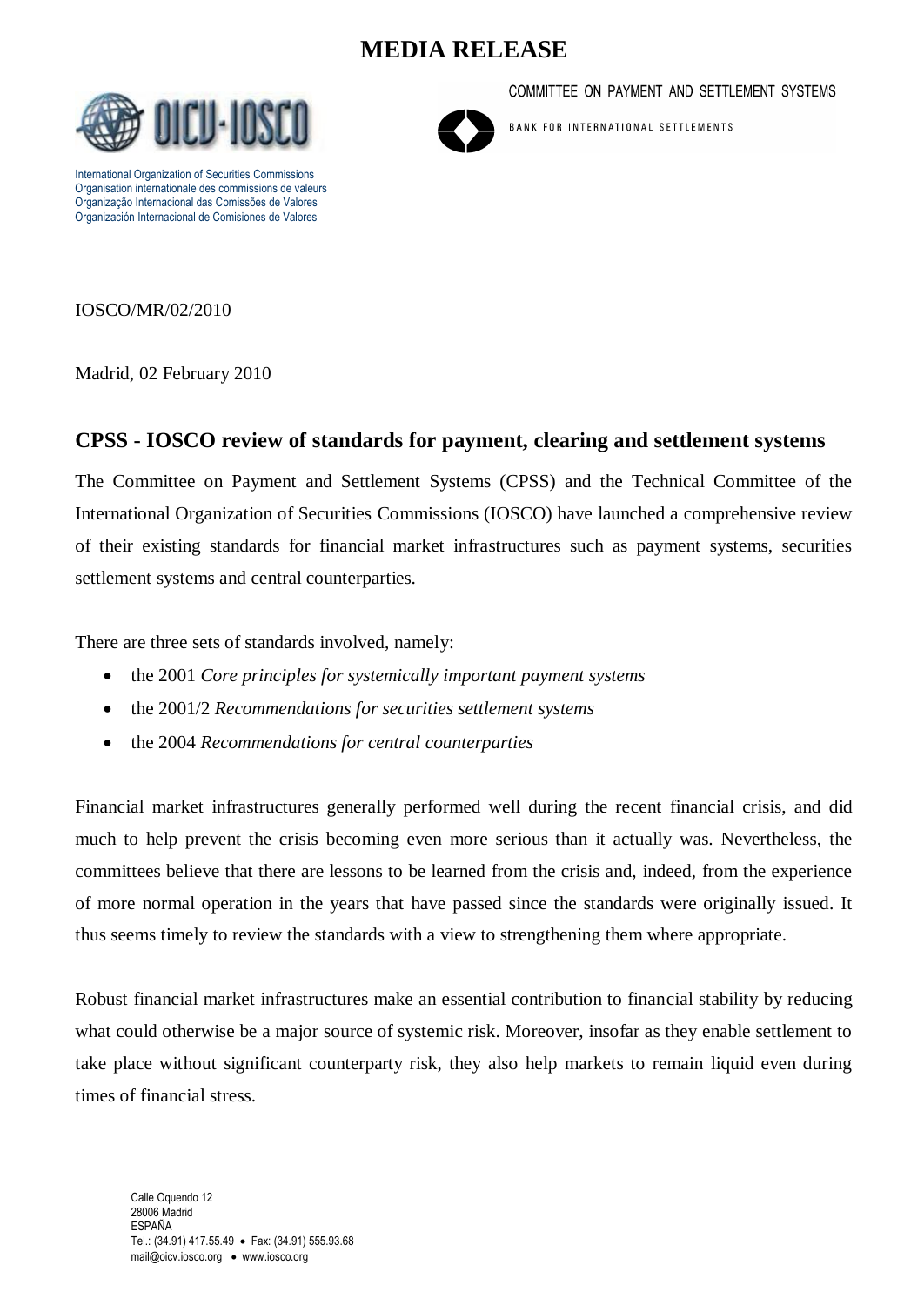# **MEDIA RELEASE**



International Organization of Securities Commissions Organisation internationale des commissions de valeurs Organização Internacional das Comissões de Valores Organización Internacional de Comisiones de Valores

BANK FOR INTERNATIONAL SETTLEMENTS

COMMITTEE ON PAYMENT AND SETTLEMENT SYSTEMS

The review will be led by representatives of the central banks that are members of the CPSS and those of the securities regulators that are members of the IOSCO Technical Committee. The International Monetary Fund and the World Bank are also participating in the review. The review is part of the Financial Stability Board's work to reduce the risks that arise from interconnectedness in the financial system.

The committees will coordinate with other relevant authorities and communicate with the industry, as appropriate, as the work progresses. They aim to issue a draft of all the revised standards for public consultation by early 2011.

Separately, as announced in the [press release on 20 July 2009,](http://www.iosco.org/news/pdf/IOSCONEWS161.pdf) the CPSS and the Technical Committee of IOSCO are already in the process of providing guidance on how the 2004 *Recommendations for central counterparties* should be applied to CCPs handling OTC derivatives. The guidance will also cover other relevant infrastructures handling OTC derivatives such as trade repositories. This aspect of the work has been put on a fast track because of the new CCPs for OTC derivatives and trade repositories that have recently started, or are about to start, operating. A consultative document on the guidance will be issued within the next few months. This new guidance will not entail amendments to the existing recommendations for CCPs but will of course be incorporated into the general review of the standards that has now begun.